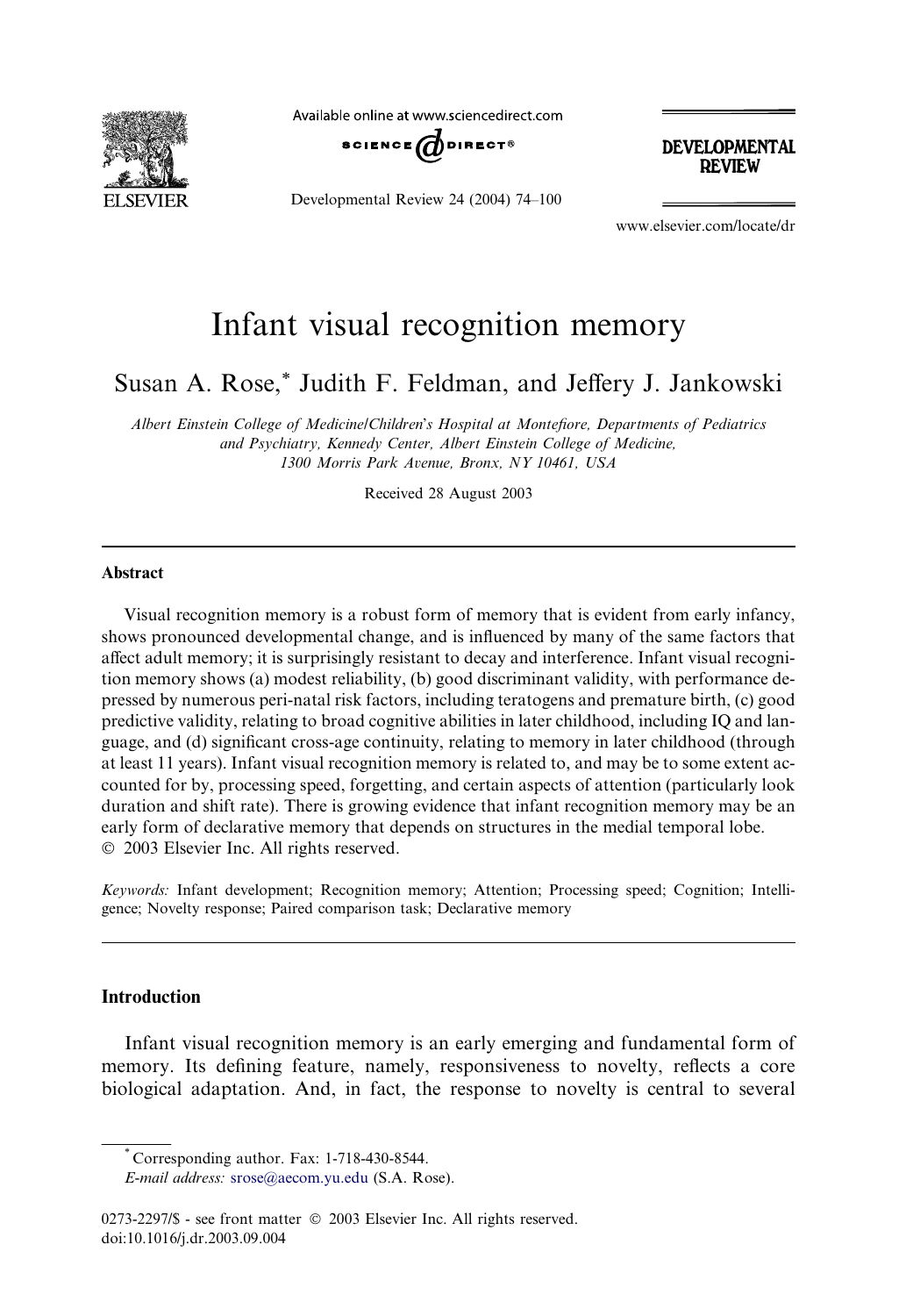prominent theories of cognitive development (e.g., Piaget, 1950) and intelligence (e.g., Sternberg, 1985). For Piaget (1950, 1952), knowledge structures are altered or elaborated by encounters with new events, through a process of accommodation. For Sternberg (1985, 1981), the ability to deal with novel task demands or situations plays a major role in the experiential portion of his triarchic theory of human intelligence. It has both a motivational aspect (interest or curiosity about new situations) and an information-extraction component (acquisition of novel information). Individual differences in infant visual recognition memory are meaningful, in that they correlate fairly well with several cognitive abilities in later childhood. Indeed, the response to novelty may constitute one source of the continuity in the nature of intelligence across the life span (Sternberg, 1985).

Research on infant visual recognition memory grew out of two seminal observations made by Robert Fantz. First, he observed that chimps showed differential visual fixation to paired stimuli, thereby opening the door to the study of visually directed behavior (Fantz, 1956). Second, he observed that preferences change over time and highlighted the importance of novelty (Fantz, 1964). He presented infants with one photo for 1 min, 10 times in succession. During each exposure, it was paired with a new one. Infants over 2 months of age gave decreasing attention to the constant pattern and increasing attention to the novel one, revealing a proclivity to attend to novel stimuli. This preference method is the backbone of the visual paired-comparison (VPC) task, the paradigm that revolutionized the study of visual recognition memory in infancy.

In this paper, we first provide a brief description of basic paradigms used to study visual recognition memory in infants, and then give an overview of the factors that influence performance, including data bearing on the nature of the infant's mental representation, and current findings on the long-term duration and short-term capacity of infant memory. Following this, we consider findings on individual differences in visual recognition memory, including reliability, stability, and discriminant validity. We then describe the predictive relations of infant visual recognition memory to intelligence and specific abilities in later childhood and consider some mechanisms that might account for these individual differences. Finally, we consider the evidence indicating that infant visual recognition memory is an early form of declarative memory and highly dependent on structures in the medial temporal lobe, in particular the hippocampus and/or surrounding cortices (the parahippocampal, entorhinal, and perirhinal cortex).

### Basic paradigms

Fagan (1970), in extending Fantz's pioneering work on the study of recognition memory, developed the VPC task. In this task, infants are initially familiarized with two identical stimuli presented side-by-side (or a single visual stimulus) and then tested for recognition by simultaneously presenting the previously viewed stimulus along with a new one. Typically, infants look more on test at the new stimulus than the old one. Recognition memory is inferred from this differential responsiveness to the two test stimuli. The primary measure of recognition memory is a novelty score,